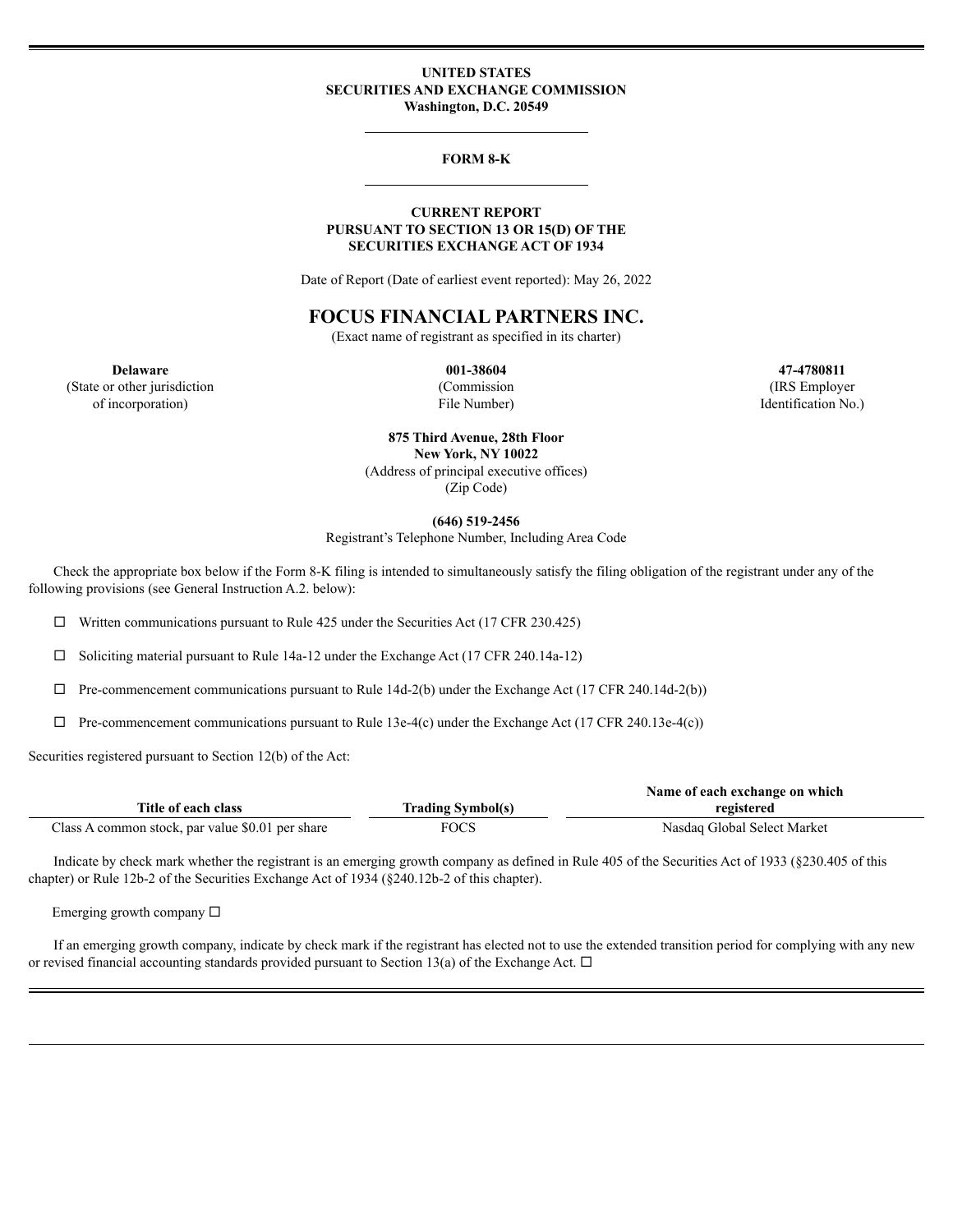#### **Item 5.07. Submission of Matters to a Vote of Security Holders.**

Focus Financial Partners Inc. (the "Company") held its 2022 Annual Meeting of Stockholders (the "Annual Meeting") on May 26, 2022 in West Palm Beach, Florida for the following purposes: (1) to elect three directors to serve as Class I directors on the Company's board of directors until the 2025 Annual Meeting of Stockholders, or until their successors are elected and qualified,  $(2)$  to ratify the selection by the Company's audit and risk committee of Deloitte  $\&$ Touche LLP to serve as the Company's independent registered public accounting firm for the year ending December 31, 2022, and (3) to conduct a non-binding advisory vote to approve the compensation of the Company's named executive officers. Each of these items is more fully described in the Company's proxy statement filed with the Securities and Exchange Commission on April 14, 2022.

#### Proposal 1 — Election of Class I Directors

Each of the three nominees for Class I director was duly elected by the Company's stockholders, with votes as follows:

| Nominee              | <b>Votes For</b> | <b>Votes Withheld</b> | <b>Broker Non-Vote</b> |
|----------------------|------------------|-----------------------|------------------------|
| Ruediger Adolf       | 59,782,218       | 11.231.691            | 2.130.452              |
| James D. Carey       | 58,269,026       | 12.744.883            | 2,130,452              |
| Elizabeth R. Neuhoff | 70,958,739       | 55,170                | 2,130,452              |

#### Proposal 2 — Ratification of Selection of the Company's Independent Registered Public Accounting Firm

The selection by the Company's audit and risk committee of Deloitte & Touche LLP to serve as the Company's independent registered public accounting firm for the year ending December 31, 2022 was ratified by the Company's stockholders, with votes as follows:

| . .                | Agains                         | otes               | Broker   |
|--------------------|--------------------------------|--------------------|----------|
| votes For          | √otes                          | bstain             | Non-Vote |
| $\pi$ $\sim$ $\pi$ | $\sim$ $\sim$ $\sim$<br>300.32 | $\sim$<br>$-0.025$ |          |

## Proposal 3 — Advisory Vote Approving Named Executive Officer Compensation

The compensation of the Company's named executive officers was approved, on a non-binding advisory basis, by the Company's stockholders, with votes as follows:

| <b>Votes For</b> | Votes Against | /otes<br>Abstain  | <b>Broker Non-Vote</b> |
|------------------|---------------|-------------------|------------------------|
| 55 359 527       | .648.903      | 470<br>۱Д<br>◡. ॱ | 130.45                 |